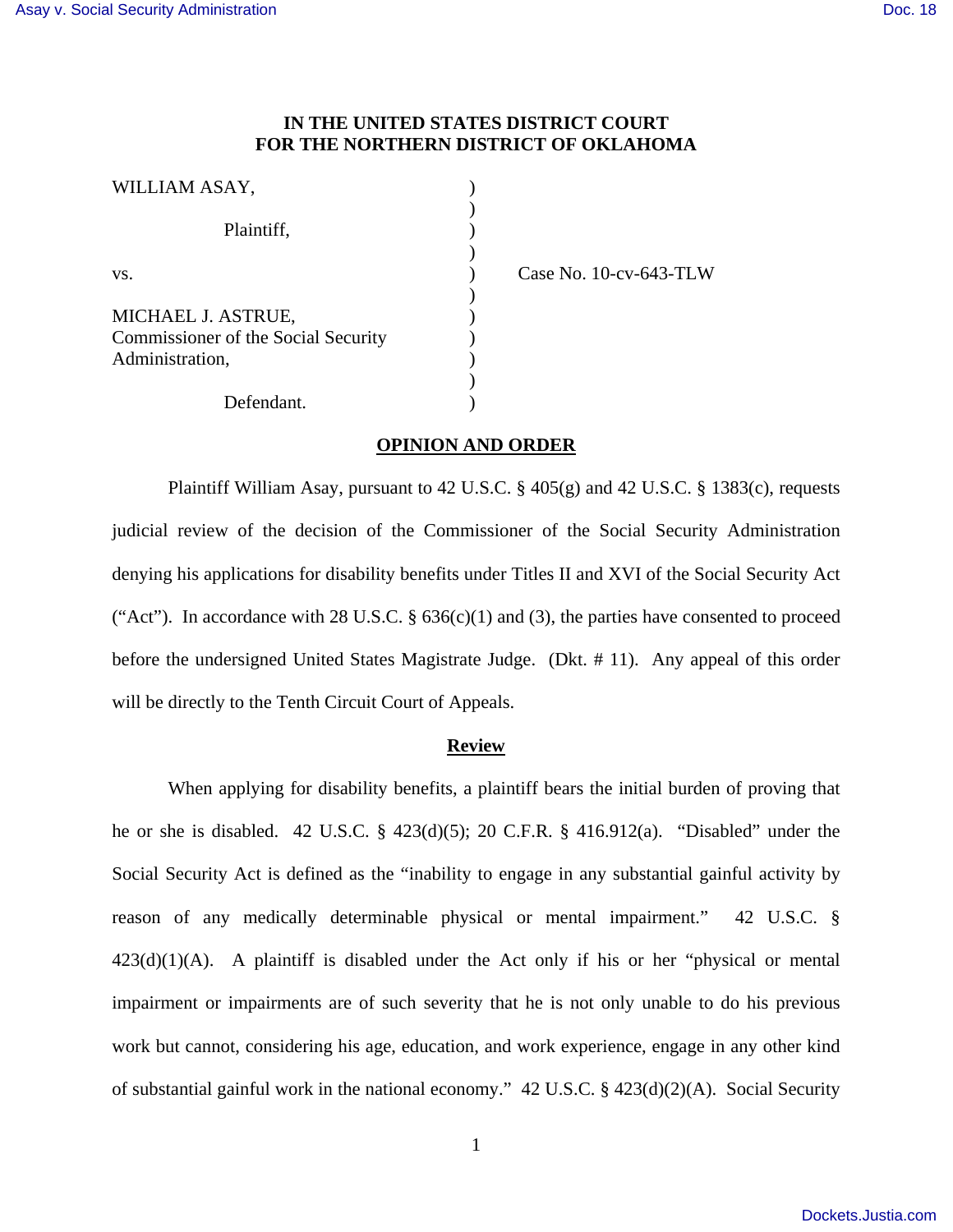regulations implement a five-step sequential process to evaluate a disability claim. 20 C.F.R. §§ 404.1520, 416.920; Williams v. Bowen, 844 F.2d 748, 750 (10th Cir. 1988) (setting forth the five steps in detail). "If a determination can be made at any of the steps that a plaintiff is or is not disabled, evaluation under a subsequent step is not necessary." Williams, 844 F.2d at 750.

 The role of the court in reviewing a decision of the Commissioner is limited to determining whether the decision is supported by substantial evidence and whether the decision contains a sufficient basis to determine that the Commissioner has applied the correct legal standards. Grogan v. Barnhart, 399 F.3d 1257, 1261 (10th Cir. 2005). Substantial evidence is more than a scintilla, less than preponderance, and is such relevant evidence as a reasonable mind might accept as adequate to support a conclusion. Id. The Court's review is based on the record, and the Court will "meticulously examine the record as a whole, including anything that may undercut or detract from the ALJ's findings in order to determine if the substantiality test has been met." Id. The Court may neither re-weigh the evidence nor substitute its judgment for that of the Commissioner. See Hackett v. Barnhart, 395 F.3d 1168, 1172 (10th Cir. 2005). Even if the Court might have reached a different conclusion, if supported by substantial evidence, the Commissioner's decision stands. White v. Barnhart, 287 F.3d 903, 908 (10th Cir. 2002).

A disability is a physical or mental impairment "that results from anatomical, physiological, or psychological abnormalities which are demonstrable by medically acceptable clinical and laboratory diagnostic techniques." 42 U.S.C. § 423 (d)(3). "A physical impairment must be established by medical evidence consisting of signs, symptoms, and laboratory findings, not only by [an individual's] statement of symptoms." 20 C.F.R. §§ 404.1508, 416.908. The evidence must come from "acceptable medical sources" such as licensed and certified psychologists and licensed physicians. 20 C.F.R. §§ 404.1513(a), 416.913(a).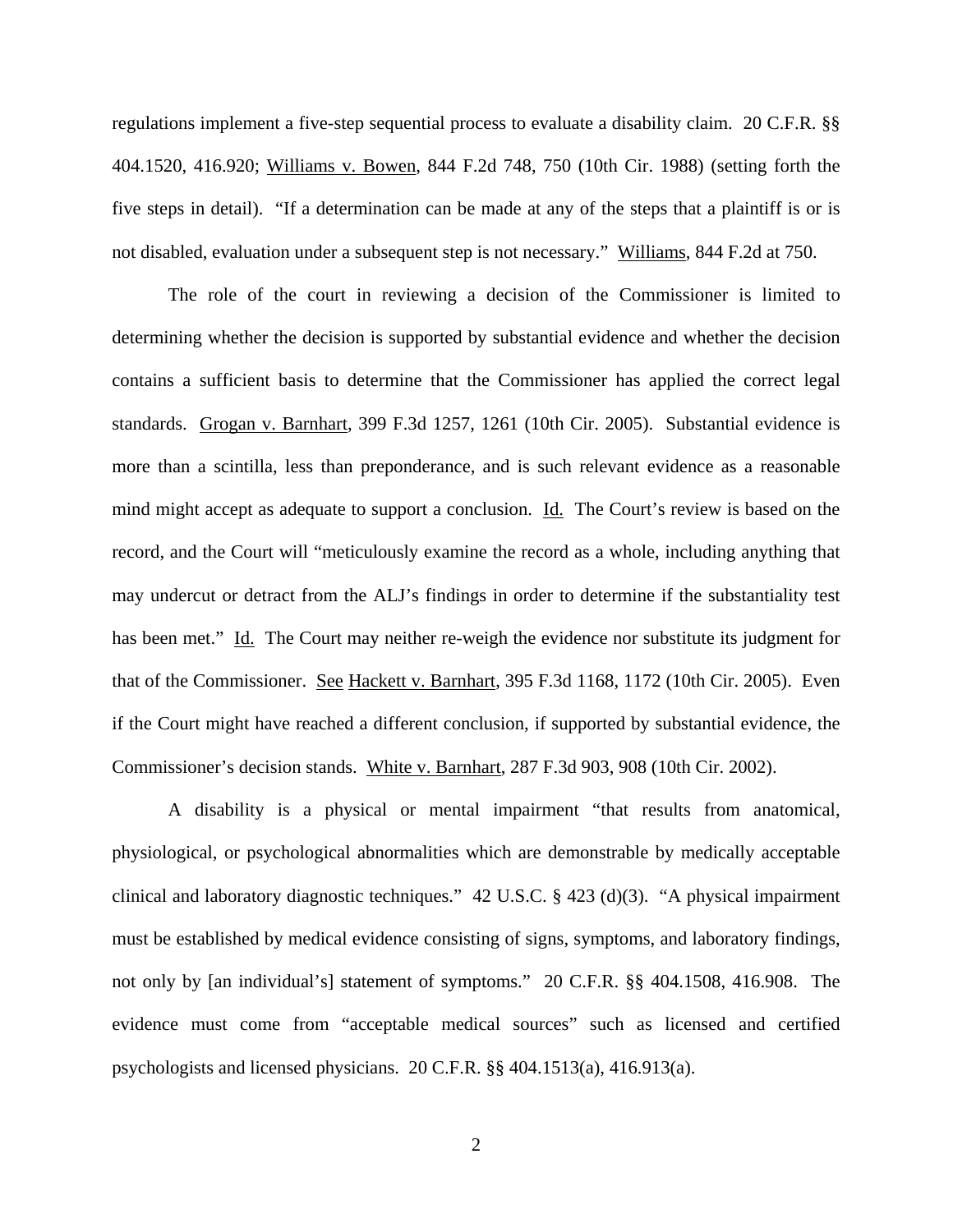## **Background**

 Plaintiff was born August 7, 1958 and was 51 years old at the time of the ALJ's decision. (R. 92, 100). He is married with four children. (R. 39, 93). He completed three years of college. (R. 38). He last worked November 7, 2007 as a truck driver. Prior to that, he worked as a nurse for 10 years. (R. 39).

# **Hearing Summary**

A hearing was held June 15, 2009, in front of Administrative Law Judge ("ALJ") Lantz McClain. During his opening argument, plaintiff's attorney noted that plaintiff's physicians were unable to agree upon a cause for plaintiff's symptoms of pain. He stated that Exhibits 6F and 8F touched on the possibility of a somatoform<sup>1</sup> disorder, and he suggested that further development of the record was in order. (R. 36-37).

Upon questioning by his attorney, plaintiff explains that he has neck pain which makes it difficult for him to turn his neck to the left, even choking him at times. His left shoulder also causes him "an immense amount of pain." (R. 40). Plaintiff claims the grip in his hands is unsteady. His balance is off, and he claims he is unable to move his left leg to use the clutch on a vehicle. Id. Plaintiff states his lack of balance makes him unsteady and causes him to fall frequently, forcing him to use a cane. Id. He states his grip problem is in both hands, but more in the left. (R. 41). In explaining his shoulder pain, plaintiff said "[m]oving it, lifting it up[,] [t]rying to reach out for things" all make the pain worse. (R. 43). He has trouble sitting in one position for too long, especially if the chair is hard. He has an extra cushion in his recliner at home. Id.

<sup>1</sup> A somatoform disorder is a group of psychiatric disorders which can cause unexplained physical symptoms. See http://www.aafp.org/afp/2007/1101/p1333.html.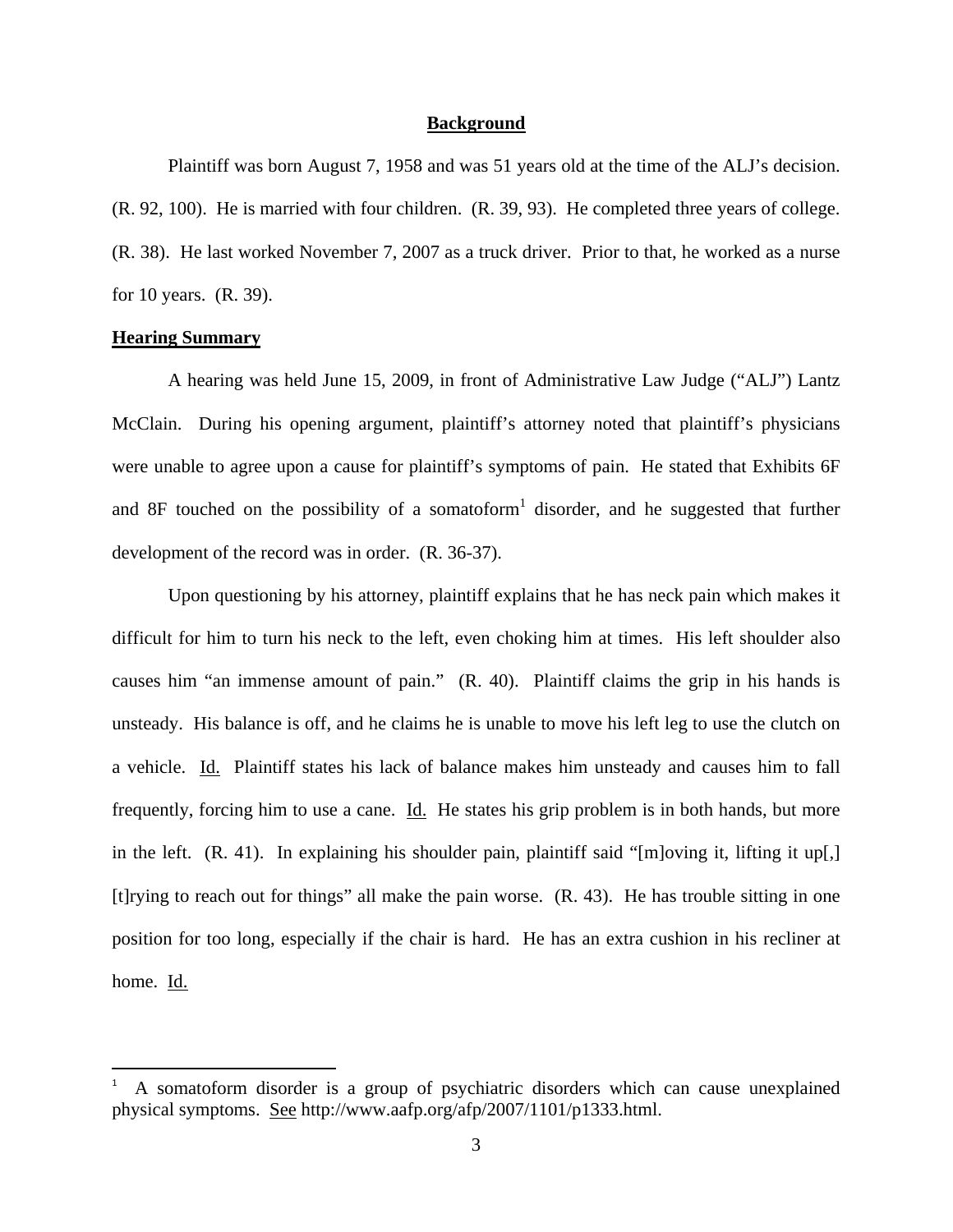Plaintiff estimates he can stand or walk without a break for approximately 20 minutes. His legs, back, arms, and hands get tired if he stands or walks too long, in which case he needs to rest for approximately 30 minutes or more. (R. 44, 45). He explained that he uses a cane "outside, once in a while, in the house, if I'm having a real bad day," but always carries it with him. Id. Inside his house, he has things he can lean on or hold onto for support. (R. 45).

Plaintiff says he can only lift five (5) pounds before his left arm begins hurting "severely," five to ten pounds with his right. (R. 46-47). He claims the limiting factor with his left arm is pain in his shoulder; his right is pain in his hands. (R. 47). He is unable to type with more than two fingers. Id. He said his wife buttoned his shirt for him. (R. 48). He has a large buttoned phone at home, and he cannot use a cell phone. (R. 49). He becomes exhausted folding laundry. Id. He spends 80 percent of his waking hours resting or lying down. (R. 50).

Plaintiff says he is no longer able to help with household chores such as vacuuming and dusting. (R. 52). His drivers' license was suspended, and his wife drives him now. He claims to be unable to retain the details of a half hour television program. (R. 52-53). He enjoys fishing and camping, but cannot participate in these activities, because he is unable to tolerate the changes in temperature. (R. 54). He shops infrequently and for short periods. (R. 55).

Next in the hearing, the ALJ turned to the Vocational Expert ("VE"), prompting him to let them all know if his testimony differed from the Dictionary of Occupational Titles ("DOT") as he went. First, the VE summarized plaintiff's prior work history, then the ALJ gave him the following hypothetical:

[L]et's say we have an individual who's the same age, same educational background and the same work history as this claimant. Let's say that individual was limited to light work as described by the Commissioner, that is, could occasionally lift and carry 20 pounds. Frequently carry 10 pounds. Stand and/or walk with six out of an 8-hour workday and sit at least six hours of 8-hour workday. Let's say the individual should also avoid work above shoulder level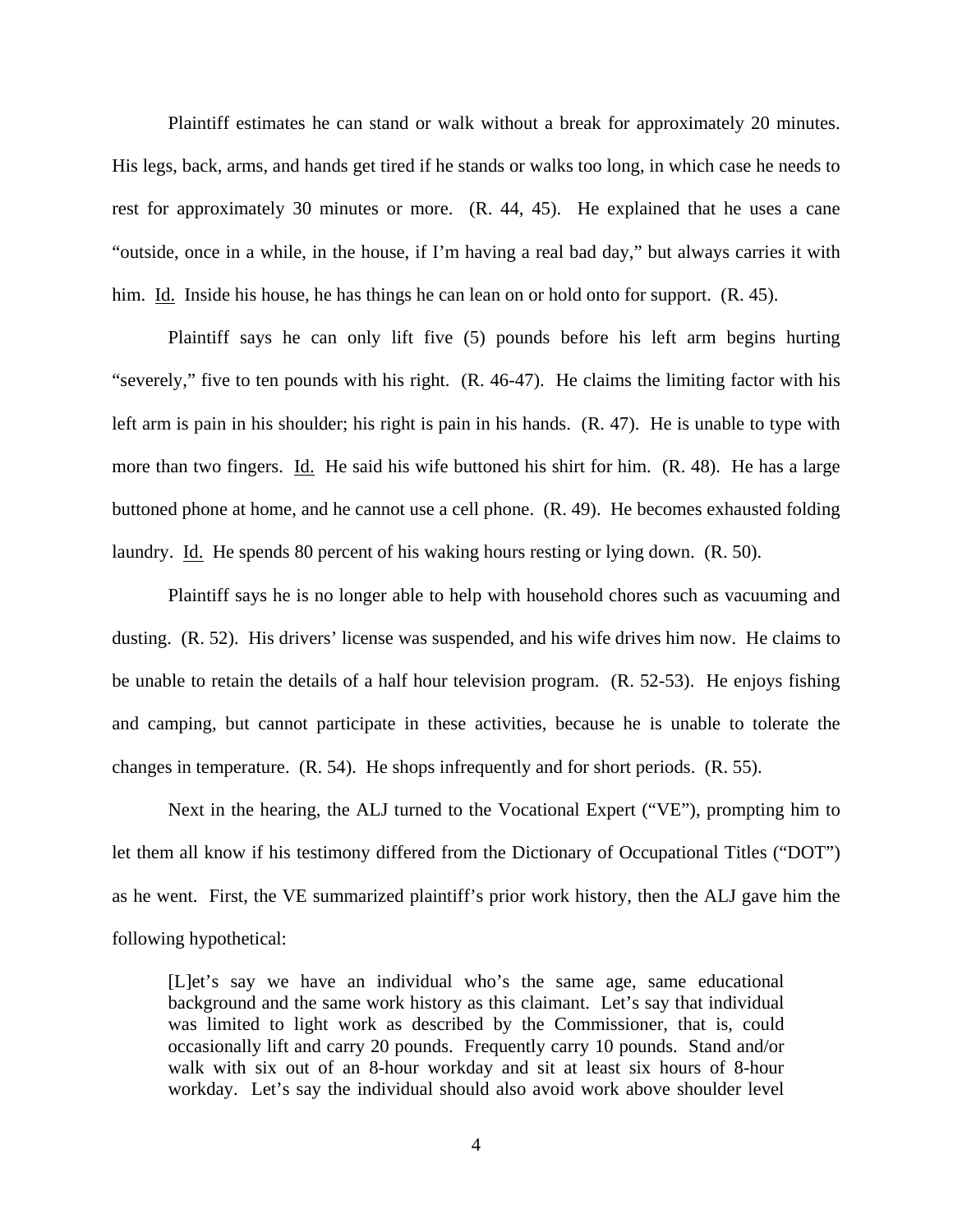and that the individual should not constantly use the hands for such repetitive tasks as keyboarding, could use them frequently, but not constantly. And, further, the individual is limited to simple, repetitive tasks and simple contact with the public. By simple contact with the public, I mean, for example, the kind of contact that a janitor who would clean an office building in the evenings might have, or bump into the tenants but don't have to deal with them on a regular basis.

(R. 57). The VE testified that such an individual could not return to any of plaintiff's previous work. (R. 58). When asked by the ALJ to identify all jobs that fit within the hypothetical, the VE listed: mail clerk, laundry press person, and "various types of sorting jobs." (R. 58). The ALJ then verified that an individual who actually suffers from all of the complaints testified to by plaintiff would be unable to complete an eight-hour workday, five days a week, regularly and would be ineligible for all competitive work. Id. Plaintiff's attorney asked the VE how the use of a cane would affect the jobs listed, and the VE stated it would interfere with the jobs of mail clerk and laundry presser, but should not be an issue with about half (approximately 225) of the sorting jobs, because they were actually sedentary (sitting) work. (R. 58-59).

Plaintiff's attorney then gave the VE a hypothetical of an individual who, two-thirds of the time, could not "understand and remember very short and simple instructions. Socially interact with the general public, co-worker and supervisors. Adapt to competitive work environment and carry out very short and simple instructions." The VE replied that such an individual would not be able to work at all. (R. 61). The attorney explained to the ALJ that he took the limitations from the last paragraph of Exhibit 6F, the consultative examiner's report. Id. In closing, plaintiff's attorney again requested "that a more comprehensive evaluation be done on [plaintiff's] mental condition." The ALJ took the request under advisement. Id.

## **Non-Medical Records**

During a face to face contact with the Social Security Department, the reviewer noted that plaintiff had difficulty hearing, answering, and walking. However, the reviewer observed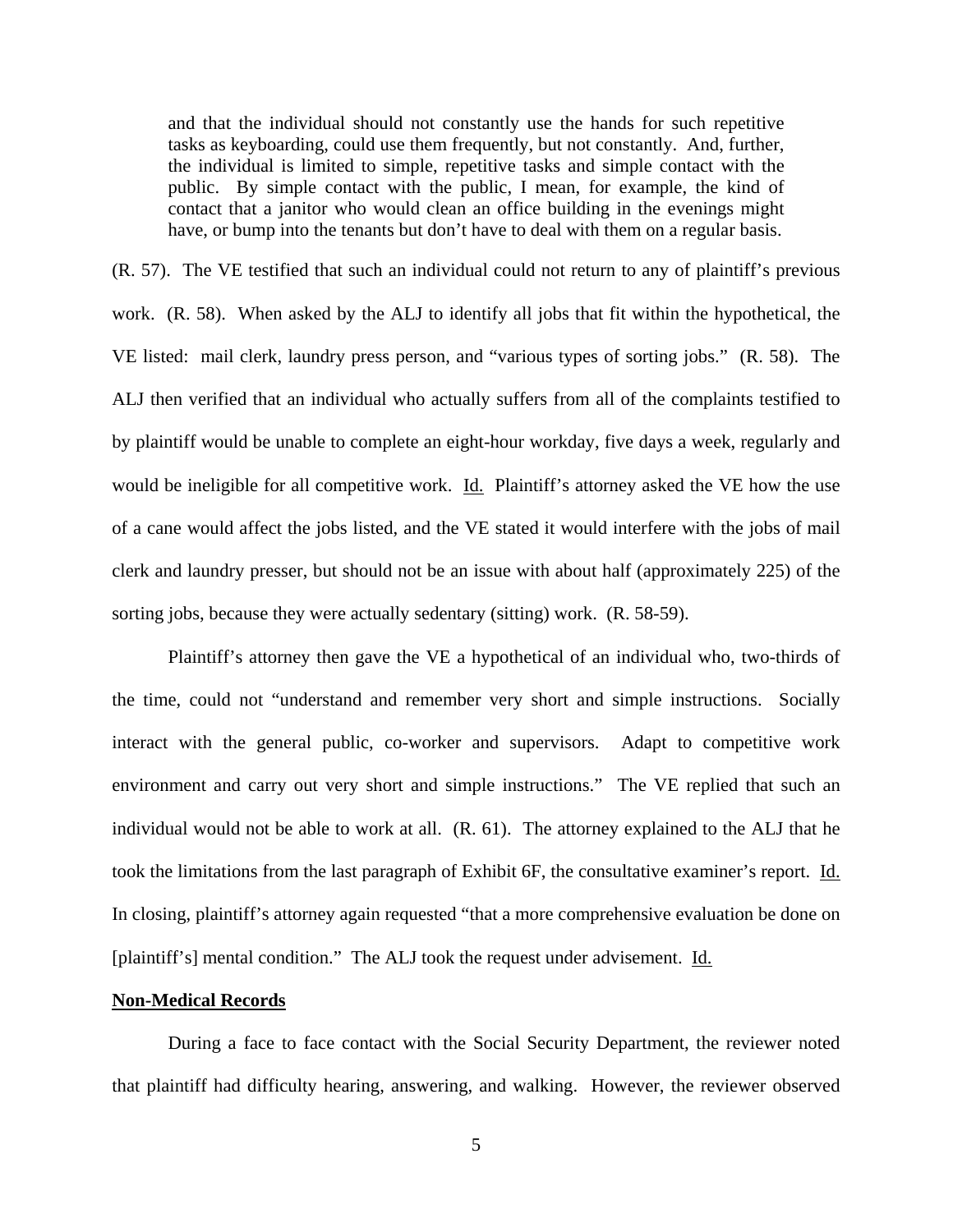plaintiff to be a fair historian, stopping when asked questions for a few moments before answering. Plaintiff walked slowly with an uneven gait and jumped approximately eight (8) times during the interview, apparently during a stabbing pain. (R. 127-128).

 According to a Disability Report – Adult (R. 135-144), plaintiff's limiting conditions are neuropathy, arthritis, three discs in his neck pressing on nerves, and depression. (R. 131). He stated "I have to wear braces on both my hands, it takes me a lot longer to do anything. I am in constant pain. I have trouble sleeping, writing, using my hands. I have frequent stabbing pain. I have chronic pain in my shoulders, arms and hands. Exertion of any kind causes dizziness, pain" in answer to "How do your illnesses, injuries or conditions limit your ability to work?" Id. He claimed he became unable to work on November 7, 2007.

 Plaintiff completed a Function Report – Adult (R. 156-163), dated July 29, 2008, claiming he "fixes food" for his children with assistance from his wife. (R. 139). His hobbies include fishing, camping, TV, video games, cars, and bikes. (R. 142). He claims to no longer do these things. Id. Plaintiff stated he handles changes in routine "ok," and gets along fine with authority figures. (R. 144).

### **Medical Records**

#### **Treating Physicians**

Plaintiff visited Good Samaritan Health Services six times between March 31, 2008 and July 1, 2008, complaining of bilateral hand pain with stiffness, paresthesias (tingling and numbness; loss of sensation), and neck pain. (R. 188-217). He received an x-ray of each of his hands, and a MRI of his cervical and upper thoracic spine. (R. 199-201, 208, 210). He was treated with Lyrica (relieves neuropathic pain), naproxen (to treat inflammation and pain of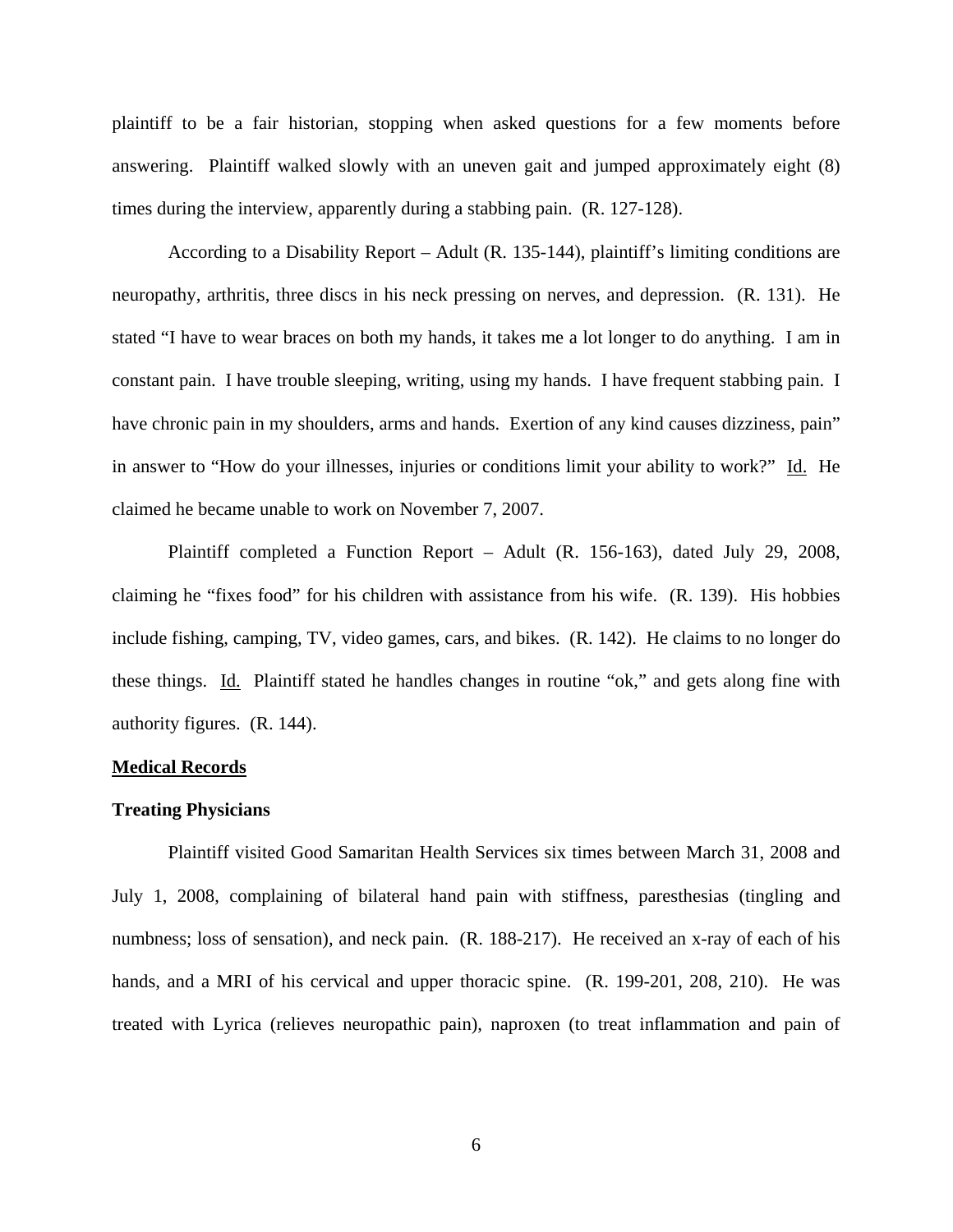arthritis), gabapentin (treats seizures and nerve pain), skelaxin (muscle relaxer), and Ultram (narcotic-like pain reliever). (R. 191).

His x-rays showed an old fracture of the fifth metacarpal (finger) of his right hand with no other significant abnormality, both views of his left hand were normal, and the MRI revealed abnormalities at C4-C7.

Paul Peterson, M.D., of Broken Arrow Bone and Joint Specialists, examined plaintiff June 26, 2008. Dr. Peterson summarized plaintiff's complaints and history, then summarized his physical examination results. (R. 324). Dr. Peterson stated plaintiff was alert and oriented with a "flattened" affect. His cervical range of motion was limited to 20° flexion, 25° extension, 25° right lateral rotation, and 30° left lateral rotation. Plaintiff's reflexes were symmetrical at the elbows and wrists, and his grip strength was normal. Dr. Peterson noted pain with performance of a nerve compression test over the carpal tunnels, with "no wasting of the thenar musculature." Id. Dr. Peterson stated x-rays of plaintiff's "cervical spine reveal[ed] significant changes involving primarily C5-6. The MRI scan report, brought with the patient from the Northland Imaging Center, show[ed] significant degenerative changes through the lower cervical spine, most pronounced at C5-6 with narrowing of the neural foramina." Id. Dr. Peterson's impression was "[c]ervical arthritis with some evidence of raiculopathy, possibly a double crush syndrome.<sup>2</sup>

Dr. Peterson's recommendations were for plaintiff to continue use of splints, stretches and anti-inflammatory medication until he could process the appropriate forms to apply for Medicaid. Dr. Peterson noted that since plaintiff was uninsured, once he obtained Medicaid, Dr.

<sup>&</sup>lt;sup>2</sup> Double crush syndrome is defined as "[a] type of peripheral nerve compression syndrome in which there is a 'central' compression that impacts on a nerve bundle—e.g., at the thoracic or pelvic outlet—and a 2nd, more peripheral compression—e.g., at the carpal or tarsal tunnel; optimal therapy requires surgical release of both." McGraw-Hill Concise Dictionary of Modern Medicine. © 2002 by The McGraw-Hill Companies, Inc. See http://medicaldictionary.thefreedictionary.com/Double+Crush+Syndrome.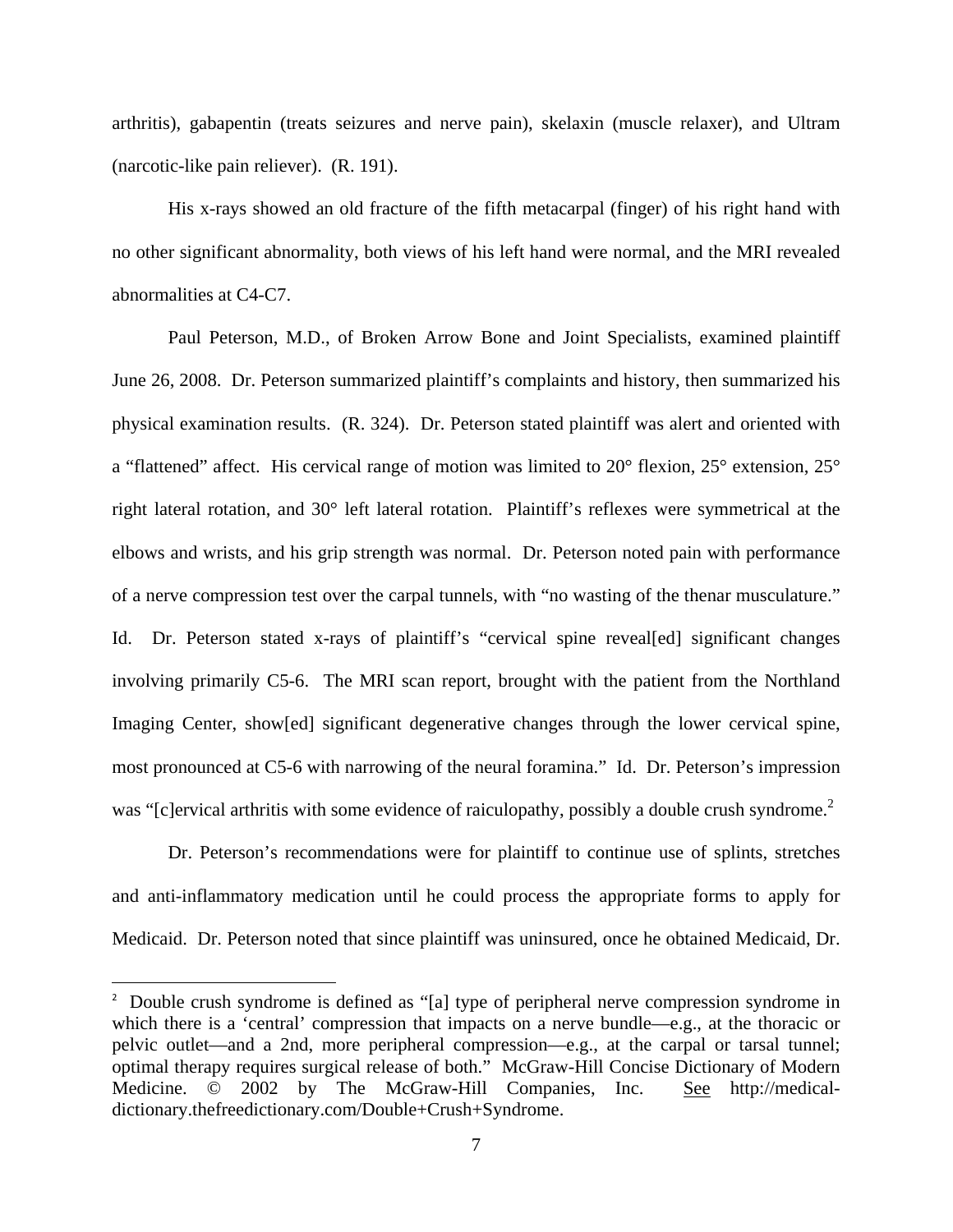Peterson would "do [his] best to marshal him through a reasonable workup, including EMGs and possibly obtain a neurosurgical consultation." (R. 324).

An intake form from Broken Arrow Family Clinic dated March 11, 2009 shows plaintiff's complaints to be pain in his left ankle, in his shoulder, hand and back; three compressed discs in his neck; his memory is "going"; and poor balance. (R. 323). Prior surgeries were thorasic outlet syndrome in 1982 and knee surgery in 1977. Id. The physician notes indicate that plaintiff saw a doctor at OSU, that he visited Dr. Min, a neurosurgeon, March 6th, and that he received an injection in his neck at Tulsa Spine by Dr. Kalvin White. Another note states that plaintiff saw Dr. Dewitt, who was to send his records to OSU. The notes show that plaintiff complained of problems with his knee swelling and joint pain and that he had an appointment with Dr. McKay's office June 15, 2009. Id. A note on plaintiff's history forms states he sees Dr. White for pain management. (R. 322).

Plaintiff presented July 22, 2008 at OSU Family Medicine with complaints of severe neck pain and bilateral upper extremity paresthesias. (R. 218). Plaintiff was seen by Thomas Pickard, D.O. Dr. Pickard noted a decreased range of motion in plaintiff's neck, as well as decreased strength bilaterally in the upper extremities. Dr. Pickard's impressions were degenerative joint disease of the cervical spine, radiculopathy, and chronic neck pain. The plan was for plaintiff to be referred to a neurosurgeon and to continue Lyrica. (R. 219).

Plaintiff presented to Kalvin White, D.O., of Tulsa Spine & Specialty Hospital, on September 22, 2008 complaining of pain, cramping, loss of balance, and stiffness. (R. 288). He described the pain as sharp, burning, throbbing, shooting, aching, cramping, crushing, stabbing, and tingling, all with coldness, hotness and electricity. Id. He stated sitting, standing, walking, twisting, sneezing, coughing, sex, and using his arms all increased the pain, and lying down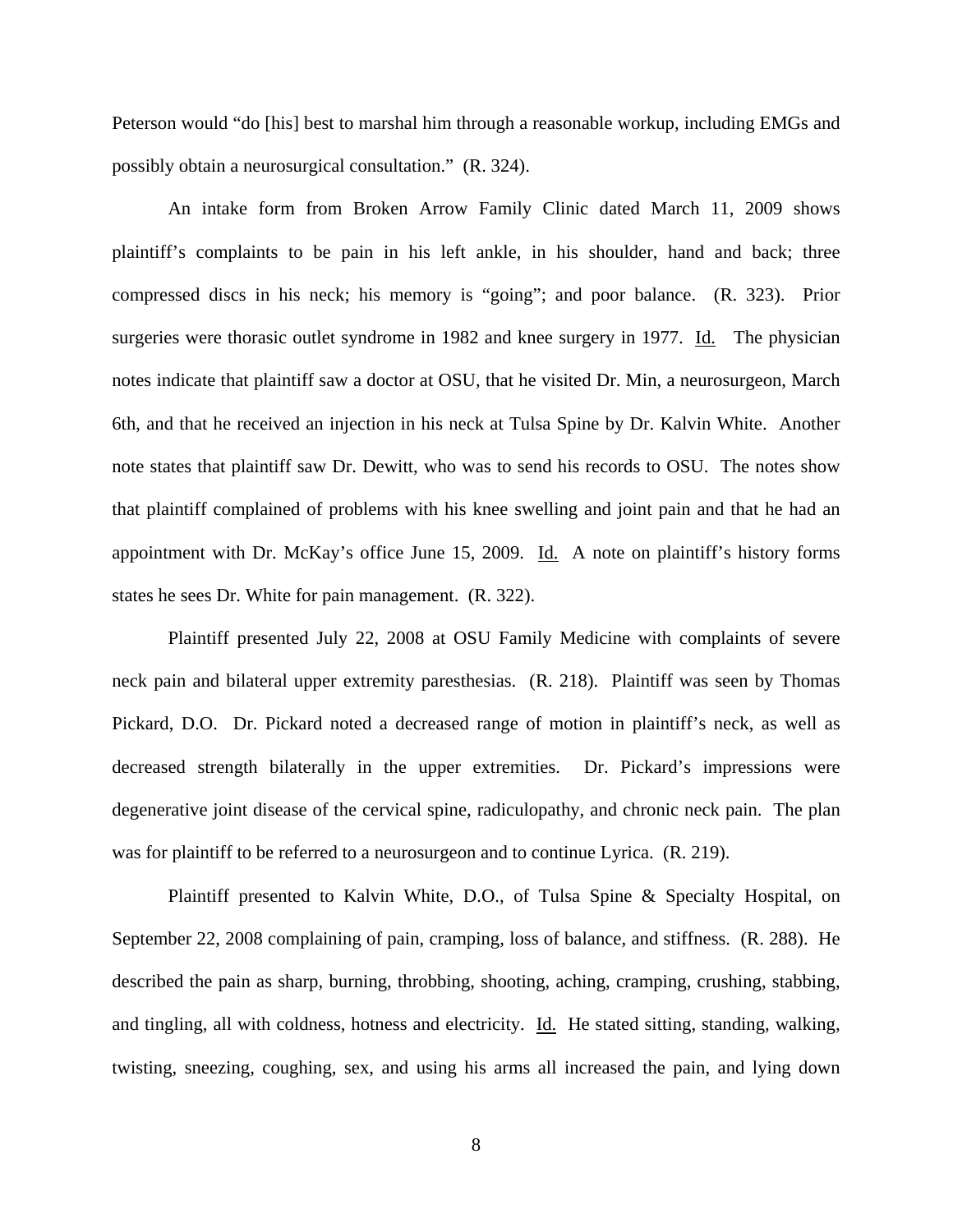seemed to help it. (R. 289). He mentioned high blood pressure, liver problems, and headaches as medical problems, and indicated that he had been diagnosed with depression, but was not under care for it. (R. 289, 290).

Upon physical examination, Dr. White noted:

"[plainitff] has tenderness in his cervical paraspinals, and upper trapezius. He has a positive Tinel on the left. Muscle strength is otherwise symmetrical. Reflexes are also symmetrical. Discosteophyte complexes with moderate effacement at the thecal sac at C4-5 and C5-6 with bulging disc at C6-7."

(R. 305). Dr. White diagnosed plaintiff with cervical spondylosis, cervical radiulopathy, carpal tunnel syndrome, and neck pain. (R. 280, 303-06). He performed a cervical epidural steroid injection under fluoroscopy at C7-T1, without sedation, to try to alleviate plaintiff's symptoms. Id.

In a letter to Dr. Pickard, Dr. White stated plaintiff reported no significant improvement with the initial injection, so on October 6, 2008, plaintiff received another injection at the C4 location. (R. 257-258, 269-270, 300-302). In a second letter to Dr. Pickard dated November 17, 2008, Dr. White informed him the October 6, 2008 procedure resulted in minimal improvement in plaintiff's neck and shoulder pain. At this November 17th visit, Dr. White again repeated the procedure at the C4-5 location and refilled his pain medication. (R. 297-301).

On November 3, 2008, Cornelia O. Mertiz, D.O., of OSU Physicians, completed a handicap parking application, requesting a temporary placard for plaintiff, stating plaintiff could not walk 200 feet without stopping to rest, and he could not walk without the use of an assistive device, such as a brace or cane. (R. 253). Notes from OSU Physicians dated November 3, 2008 show plaintiff had decreased strength bilaterally in his upper extremities, and decreased range of motion in his neck. (R. 310). Dr. Mertz's impressions were disc osteophyte complex with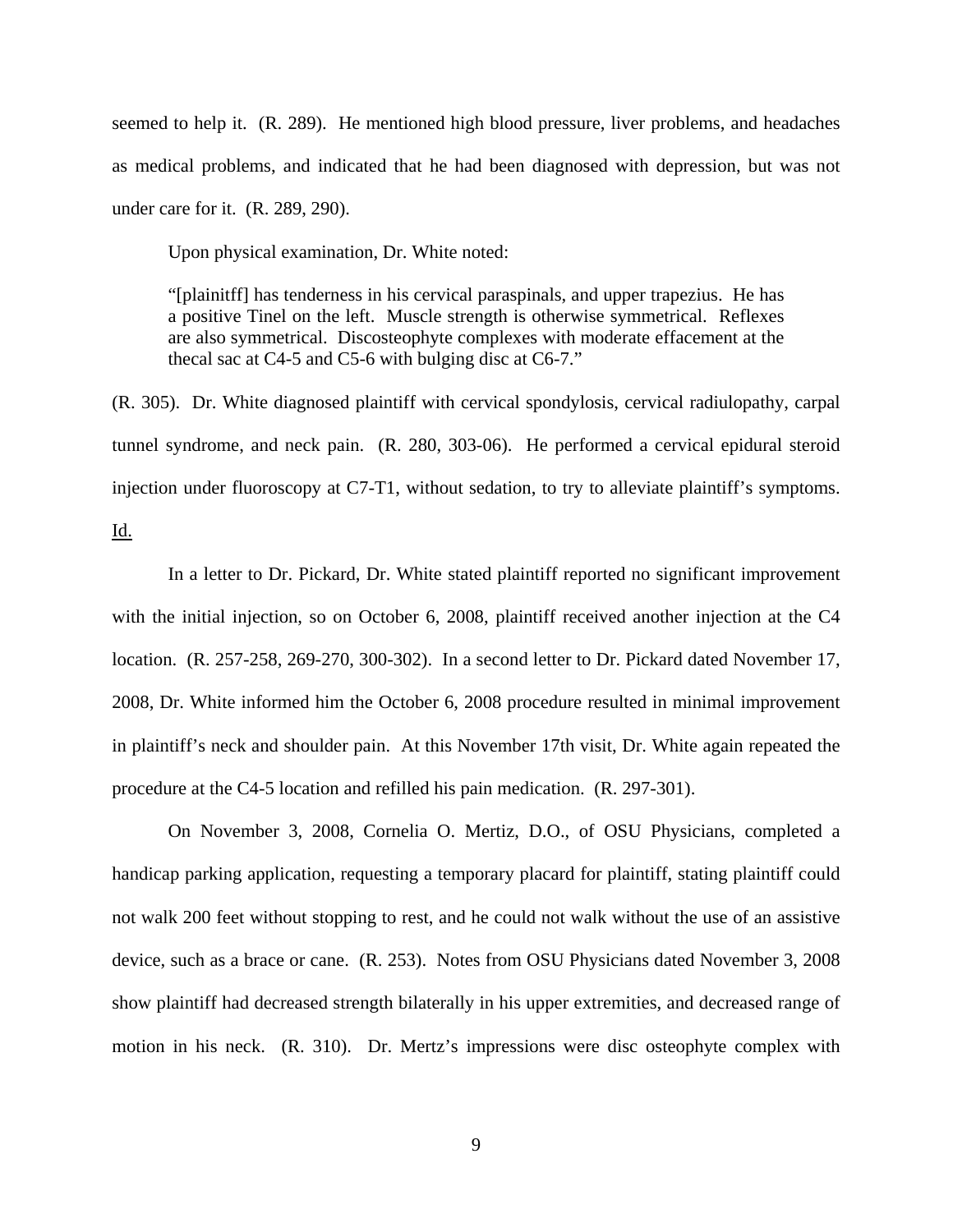significant narrowing of C5-C6 foramina, and anterior cord impingement at C4-C5. Dr. Mertz's plan was an urgent referral to a neurosurgeon. (R. 311).

On January 8, 2009, plaintiff was diagnosed with strep pharyngitis and radiculopathy. Jeffrey Chasteen, D.O. gave him a prescription and referral to neurology. (R. 309). On March 2, 2009, John DeWitt, D.O., F.A.A.N., wrote to Dr. Chasteen after examining plaintiff. (R. 312- 313). Dr. DeWitt performed an electromyographic study of both of plaintiff's arms. The results were normal, and Dr. DeWitt could find no "organic" explanation for plaintiff's difficulties. He stated plaintiff had a very mild case of carpal tunnel syndrome which did not need surgical intervention, and some minor cervical spondylosis, which was not causing any cord compression or neurologic dysfunction. (R. 313). In his report, which accompanied his letter, Dr. DeWitt detailed his testing and results. (R. 314-316).

Plaintiff presented to David Min, M.D. on January 6, 2009, for a pain evaluation with complaints of pain in his neck which radiated into his shoulders and down both arms, on the left side more than the right. Plaintiff complained his pain was "working down his back." He also complained of balance problems, pain in his right knee, and weak hands which gave him a tendency to drop things. (R. 343). His medication list included oxycodone-acetaminophen (7.5/325) (pain relief), Tramadol HCL (narcotic-like pain reliever), Baclofen (muscle relaxer), and Gabapentin (nerve pain treatment).

Upon physical examination and testing, Dr. Min discovered plaintiff could heel-toe walk well; his finger to nose test was normal; reflexes were symmetric, Achilles reflexes were absent bilaterally. Dr. Min stated plaintiff was "well developed, nourished, overweight" and "appear[ed] his stated age." (R. 344). His toes were "downgoing" bilaterally. No clonus or Hollmann's sign were present bilaterally. Dr. Min noted plaintiff's mood was normal with no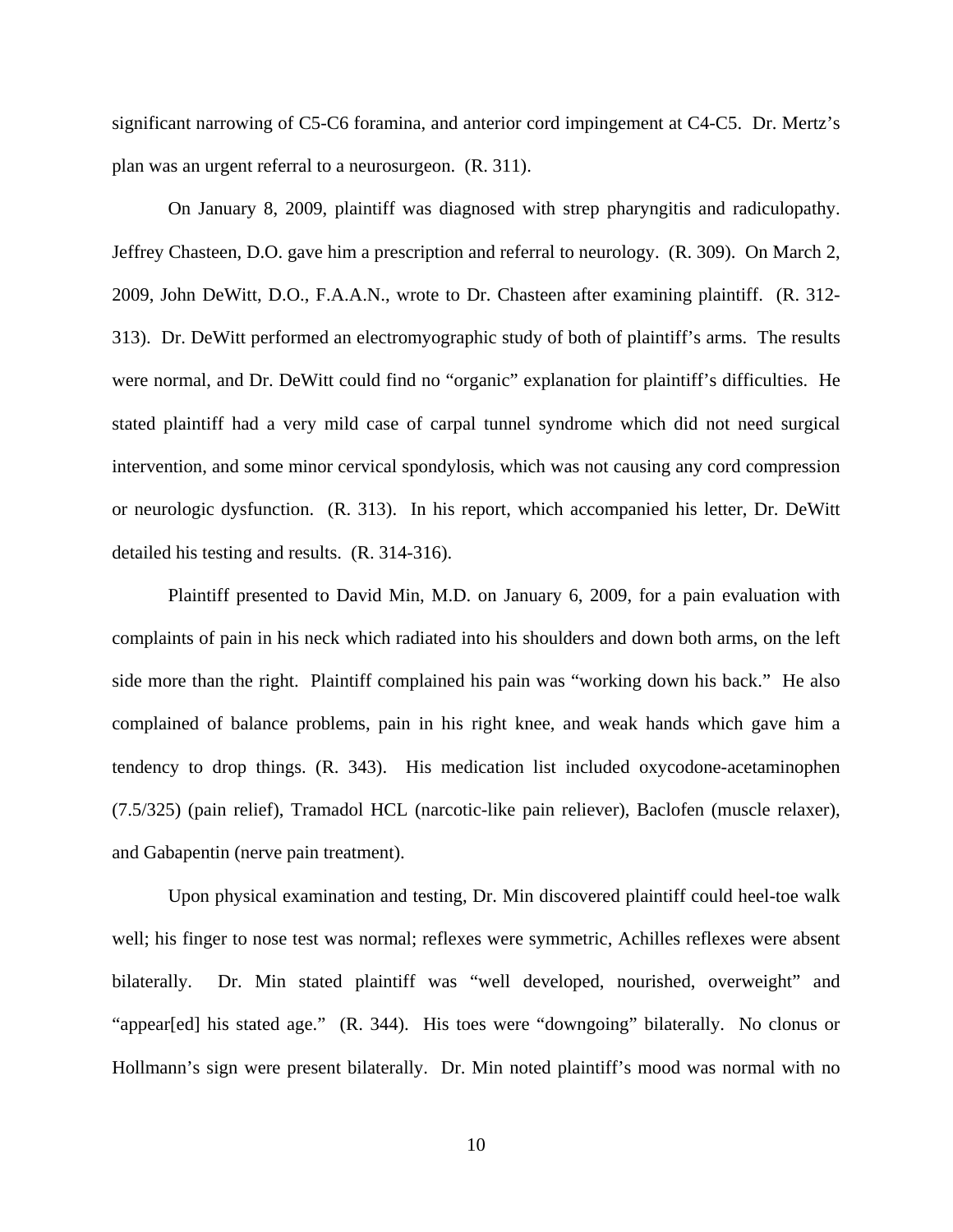evidence of depression or anxiety. Id. Plaintiff's gait was noted as moderately antalgic; no gross abnormalities or tenderness were noted in his arms bilaterally. Dr. Min found full range of motion in his shoulders, elbows, and wrists without pain with no instability in the shoulders, elbows, or wrists. (R. 344-345). Dr. Min was unable to measure plaintiff's strength, as plaintiff would "giveaway with any effort," however, his tone was noted to be normal with no evidence of atrophy. (R. 345). Dr. Min noted the same results with plaintiff's legs bilaterally. Id.

Dr. Min discussed plaintiff's MRI results, which showed only mild herniation at C5-6, and a "slight abutment of the herniation to the exiting C6 nerve root" with no evidence of cord compression. Id. Dr. Min's assessment was as follows:

Diffuse symptoms - his symptoms are not localizable to a specific source from a clinical standpoint. I have told him that his disc "herniation" is mild at best and certainly nothing that I would recommend surgery for. I have told him that he needs to see a Neurologist to have his progressive symptoms evaluated with an EMG/NCS because his MRI scan of his cervical spine does not show the etiology of his symptoms.

As he has no significant lesions on his cervical MRI scan, I have nothing to offer him.

# Id.

Plaintiff returned to the Broken Arrow Family Clinic for a follow up visit April 1, 2009, stating he was still in pain. (R. 340). No notes regarding care or assessment are listed on this visit.

On May 11, 2009, notes show plaintiff wanted "to know what Dr. Johnson said," telling Brian Coder, D.O. that Dr. Jay Johnson would not accept him as a patient as Dr. Johnson did not accept adult Medicaid. (R. 339). He was diagnosed with chronic neck pain, memory loss, and severe hypertension. His medications were adjusted.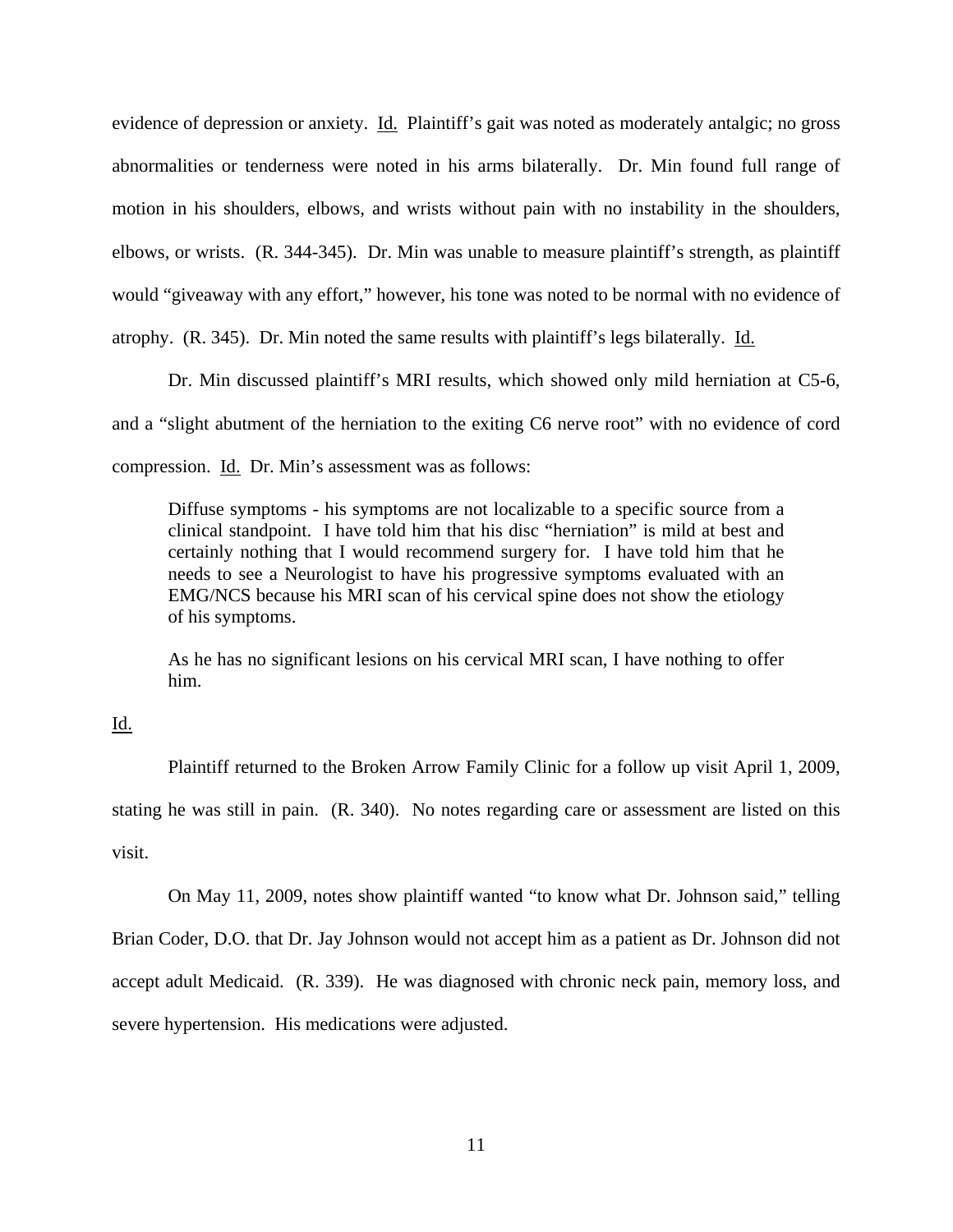On May 19, 2009, plaintiff presented to the Broken Arrow Family Clinic for a blood pressure checkup. He stated his neck hurt, worse on his left shoulder. Plaintiff rated his pain as a nine (9) on a scale of one (1) to ten (10). He was again diagnosed with hypertension, chronic neck pain, and memory loss. (R. 338).

Plaintiff visited Jay Johnson, D.O., of Tulsa Neurology Clinic, on April 27, 2009. In a letter to Dr. Coder, Dr. Johnson recited plaintiff's complaints, noting plaintiff claimed his pain had steadily increased over the previous two (2) years. (R. 332). Upon examination, Dr. Johnson noted plaintiff was alert and cooperative, his speech fluent. Dr. Johnson stated plaintiff "ha[d] marked exaggeration of his symptoms and marked pain behaviors." (R. 333). Plaintiff's motor examination revealed:

...that his motor exam was quite unusual. He would take a number of seconds before he would move. He had breakaway weakness in all muscles tested. His motor patterns were very inconsistent. He could straighten his hand at one point and then had difficulty straightening his hand at another or at least extending the digits. It was very difficult to follow but I do not see any gross atrophy. There are no fasciculations. There is marked symptom magnification.

Id. Further examination showed:

The sensory exam revealed intact sensation to pin in the face. In the upper and lower extremities, it did not follow any particular dermatome or peripheral nerve pattern. He seemed to feel at least pin better in the lower extremities than the upper extremities. His position sense was unremarkable.

His gait was such that he used a cane. He walked very slowly. He turned very slow. For the way he looked and his gait, there was a clear disassociation.

…

He had decreased range of motion in both arms.

(R. 334). Dr. Johnson's impression was that plaintiff had "memory loss, pain in the neck and thoracic region the etiology of which is uncertain. He [wa]s having gait imbalance as well. There is marked overlay." Dr. Johnson planned to send plaintiff for a MRI scan of the brain and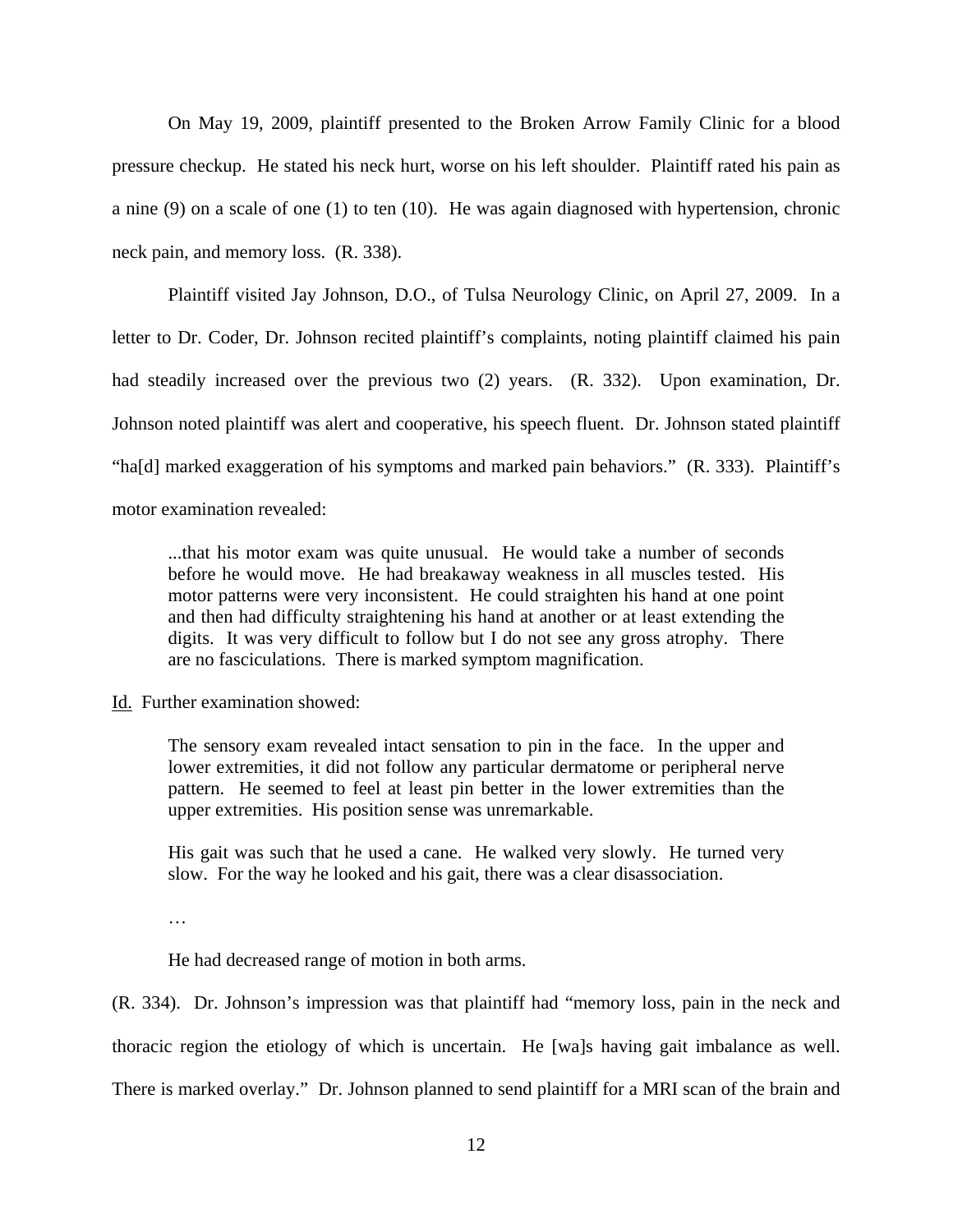cervical spine, request his EMG results from Dr. Dewitt, and study him further after receiving the results. Id.

Plaintiff cancelled his follow up appointment with Dr. Johnson. In a letter dated May 5, 2009 to Dr. Coder, Dr. Johnson discussed plaintiff's MRI results, stating it revealed "some degenerative changes and disc bulging without neural compression" primarily at C4-5 and C5-6. The MRI of plaintiff's brain was normal. He discussed the EMG study from Dr. Dewitt. Ultimately, Dr. Johnson concluded that plaintiff did not have a neurologic etiology for plaintiff's symptoms. (R. 331).

## **Agency Physicians**

Plaintiff was examined by Allen W. Sweet, Ph.D. on October 8, 2008 in conjunction with his application for disability benefits. Dr. Sweet recounted initial impressions of plaintiff's movements and actions, stating his wife filled out the paperwork for him to sign, that he walked slowly "with almost a limp" after rising with difficulty. Dr. Sweet noted during the evaluation that plaintiff sat "very stiffly," as though his neck was very stiff. (R. 222). None of plaintiff's medical records were provided to Dr. Sweet. Plaintiff described his daily activities as washing the morning dishes, which he stated "takes [him] a while," he made the bed and vacuumed, but said "that takes forever." Plaintiff claimed he had no hobbies and did not participate in social activities. (R. 222-223).

Dr. Sweet's impression of plaintiff was:

Kevin impressed the examiner as an individual who is very vague about many aspects of his history. He claimed he couldn't remember why he had an Article 15 conviction while in the Army. He couldn't explain why he quit nursing. He is fairly nonspecific about his current issues except that his 'hands hurt a lot' and that he has three bad discs in his neck. He appears to be taking Neurontin, Depakote and Seroquel. When asked who is prescribing that for him his only response was 'my son's psychiatrist.' As no records were supplied, there is no historical context in which to view his current complaints and daily functioning.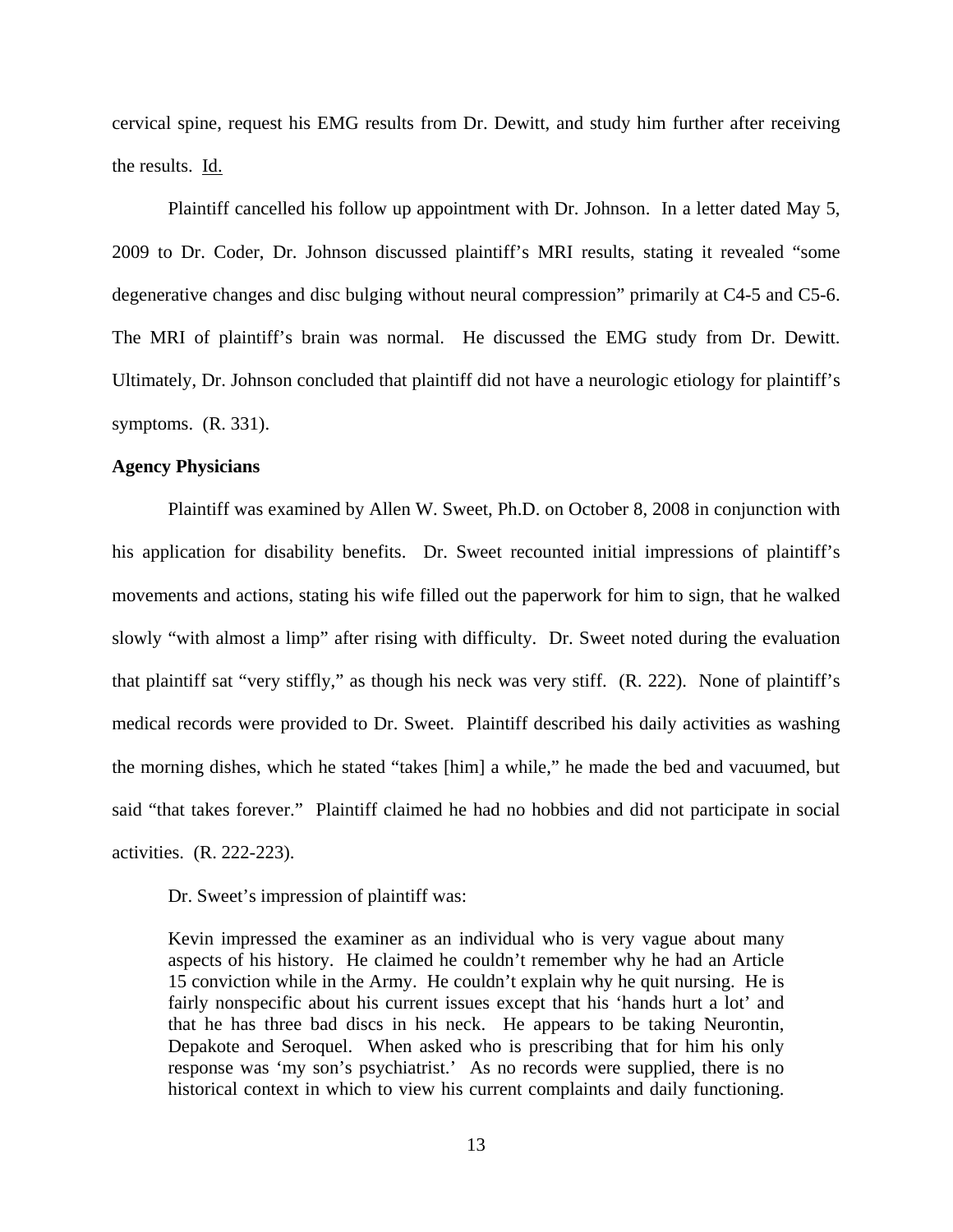It appears to the examiner that a pain diagnosis and a mixed reactive anxiety/depression appear to be reasonable descriptions of his current level of adjustment. It is the examiner's opinion that William Kevin Asay's ability to do work related mental activities such as understanding and remembering appear to be moderately to significantly impaired. His ability to sustain concentration and to persist at work required activities appears to be significantly impaired. In his ability to socially interact with others and to adapt to a competitive work environment appear moderately to perhaps significantly impaired.

Axis I: Pain Disorder Associated With Both Psychological Factors and a General Medical Condition 307.89; Adjustment Disorder With Mixed Anxiety and Depressed Mood 309.28 Axis II: No DiagnOSis 71.09 Axis III: Disk disorder, intervertebral, cervical, by self-report 722.91 Axis IV: Problems with primary support group; Occupational problems; Housing problems; Economic problems; Problems with access to health care services Axis V: GAF54

It is the examiner's opinion that William Kevin Asay is able to manage in his own interest and to his own benefit any monetary benefit payments granted to him.

(R. 224).

Carolyn Goodrich, Ph.D., an agency reviewer, completed a Psychiatric Review Technique form for plaintiff dated October 9, 2008. (R. 227-240). Dr. Goodrich assessed the areas of Affective Disorders (12.04), Anxiety-Related Disorders (12.06), and Somatoform Disorders (12.07). As to Affective and Anxiety-Related Disorders, Dr. Goodrich noted plaintiff suffered adjustment disorder. As to Somatoform Disorders, Dr. Goodrich listed pain disorder as the impairment. (R. 230, 232-233). Under functional limitations, Dr. Goodrich rated plaintiff to have mild restriction of activities of daily living, moderate difficulties maintaining social functioning, and moderate difficulties maintaining concentration, persistence, or pace, and found no episodes of decompensation. (R. 237). The "C" criteria of the listings were not rated. (R. 238).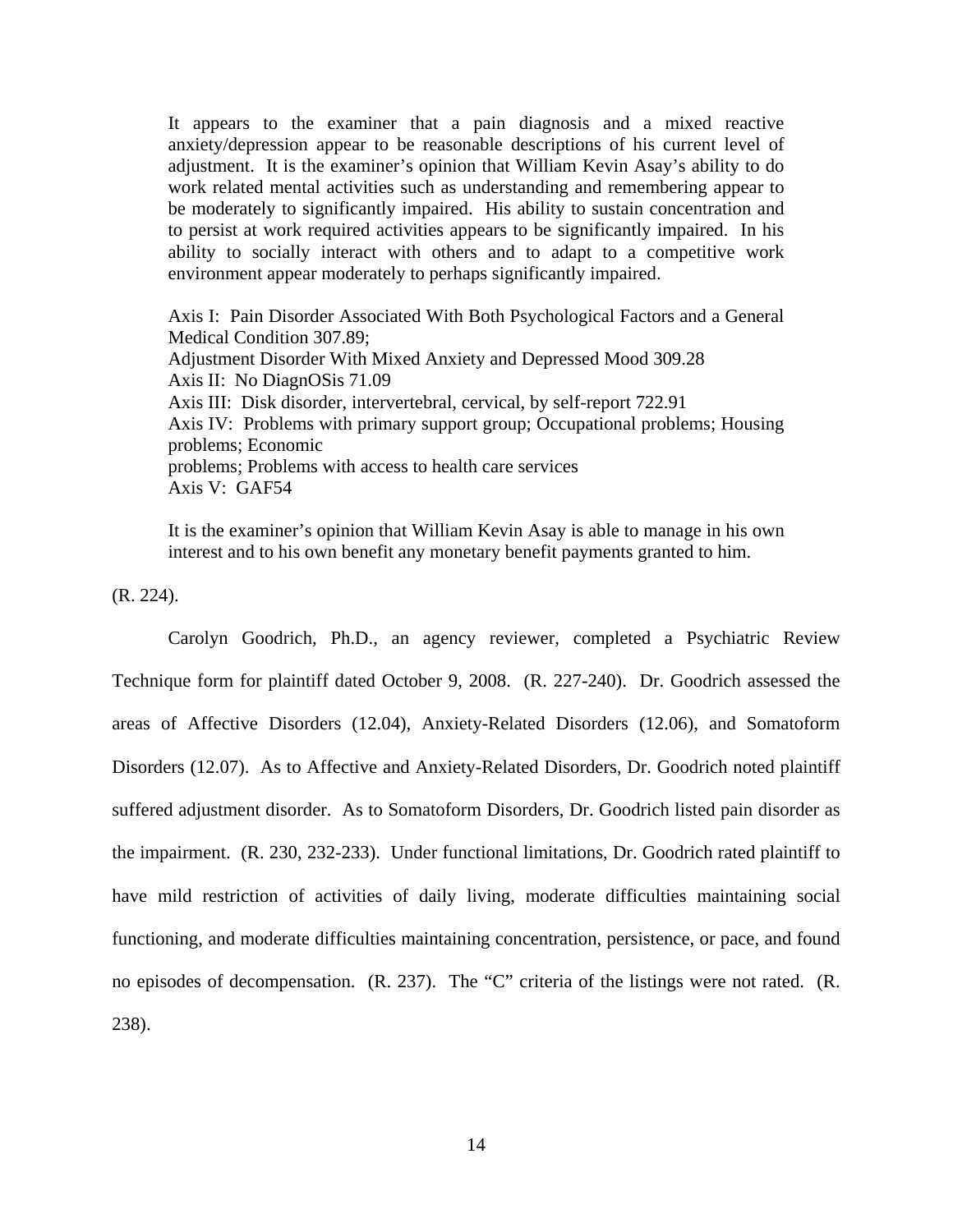In the section "Consultant's Notes," Dr. Goodrich noted plaintiff's Disability Report - Adult showed no treating source for any mental condition, and no prescription for antidepressant medication. Further, she noted plaintiff's medical evidence of record showed no complaint or diagnosis of depression, surmising plaintiff prescription for Cymbalta in July, 2008 may have been used for pain control. She noted one mention of "alcoholic." She mentioned two independent examinations where plaintiff's psychiatric functions were summarized as basically normal, then went on to discuss part of Dr. Sweet's consultative examination, reciting diagnoses of pain disorder and adjustment disorder. She also recited plaintiff's activities of daily living from the Function Report - Adult form plaintiff completed. (R. 239).

 Dr. Goodrich then completed a Mental RFC form for plaintiff, finding he had moderate limitations in the ability to understand and remember detailed instructions, and the ability to carry out detailed instructions. Plaintiff was also rated moderately limited in his ability to interact appropriately with the general public. All other areas were rated as "not significantly limited." Under the Functional Capacity Assessment, Dr. Goodrich noted plaintiff could perform simply and some complex tasks, relate to others on a superficial work basis, and adapt to a work situation. (R. 241-244).

Thurma Fiegel, M.D., gave plaintiff the following physical RFC on October 10, 2008:

Occasionally lift and/or carry 20 pounds, Frequently lift and/or carry 10 pounds, Stand and/or walk (with normal breaks) for a total of about 6 hours in an 8-hour workday, Sit (with normal breaks) for a total of about 6 hours in an 8-hour workday, and Push and/or pull (including operation of hand and/or foot controls - unlimited, other than as shown for lift and/or carry.

(R. 246). No postural, manipulative, visual, communicative, or environmental limitations were found. (R. 247-249).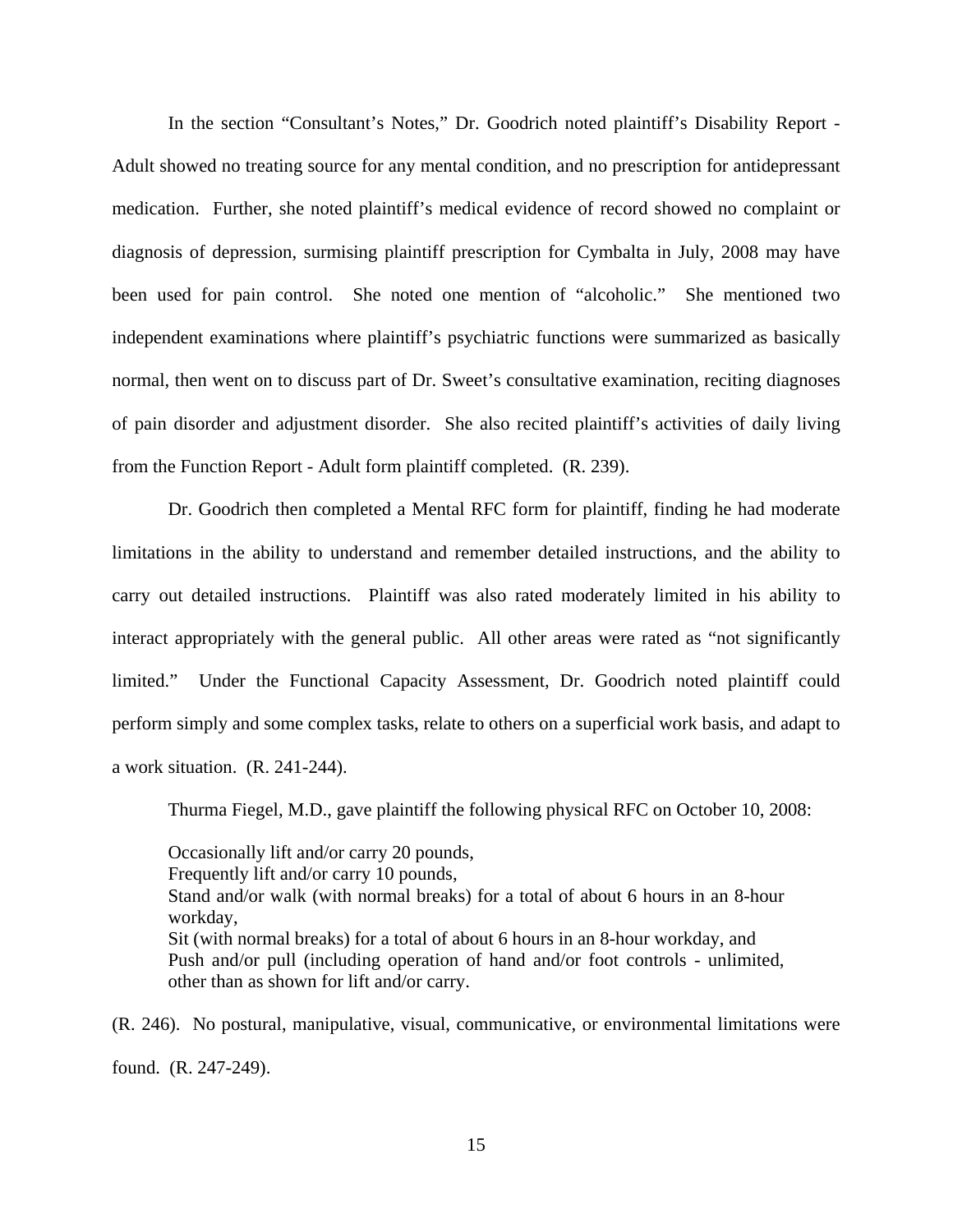Phillip Massad, Ph.D., an agency physician, confirmed Dr. Goodrich's determination of October 9, 2008 as written on January 15, 2009. (R. 292). Janet G. Rodgers, M.D., another agency physician, confirmed Dr. Fiegel's findings of October 10, 2008 as written on January 15, 2009. (R. 293-294).

# **Decision of the Administrative Law Judge**

 At step one of the five step sequential evaluation process, the ALJ found plaintiff had not engaged in substantial gainful activity since November 7, 2007, his alleged onset date. (R. 14). At step two, the ALJ determined plaintiff's severe impairments to be degenerative disc disease of the cervical spine, mild carpal tunnel syndrome, somewhat obese, pain disorder, and adjustment disorder with depression and anxiety. Id. At step three, the ALJ determined plaintiff's severe impairments do not meet or equal a listing, specifically considering 1.00, *et seq.,* (Musculoskeletal) and 12.00, *et seq.* (Mental Disorders). (R. 14). Before moving on to step four, the ALJ assigned the following RFC to plaintiff:

… [plaintiff] has the residual functional capacity to perform light work as defined in 20 CFR 404.1567(b) and 416.967(b) except he should avoid work above shoulder level. Due to degenerative disc disease of the cervical spine, he should be required to lift or carry no more than 20 pound occasionally and he should avoid work above shoulder level, which puts a strain on his neck. Furthermore, the claimant should not engage in the constant use of the hands for such repetitive task as keyboarding and he should be limited to simple, repetitive tasks and incidental contact with the public.

(R. 16). At step four, the ALJ determined plaintiff had no past relevant work. (R. 22). At step five, the ALJ determined there were other jobs in significant number in the national economy which plaintiff could perform, to include a mail clerk, a laundry presser, and a sorter. (R. 23). The ALJ therefore concluded plaintiff had not been under a disability as defined by the Act, since November 7, 2007, the alleged date of his onset of disability.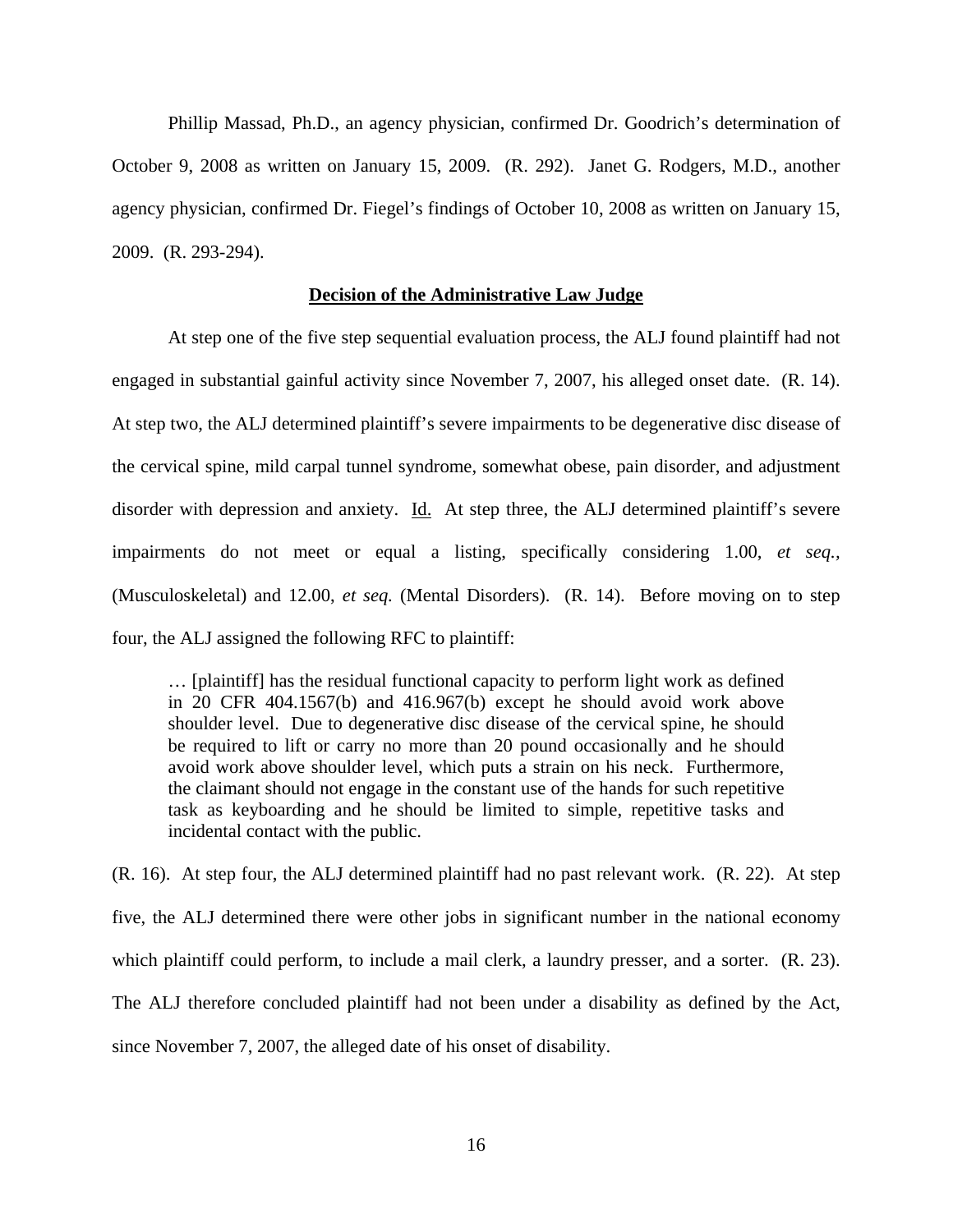#### **Issues on Appeal**

 Plaintiff states the ALJ's decision should be remanded with instruction or for award of benefits due to the following alleged errors:

- 1. The ALJ failed to fully develop the record;
- 2. The ALJ failed to properly consider Dr. Sweet's opinion;
- 3. The ALJ failed to properly consider the plaintiff's credibility; and
- 4. The ALJ failed to consider the plaintiff's proper age.

## **Discussion**

 Plaintiff first alleges that the ALJ failed to fully develop the record by not developing the theory that plaintiff could be suffering from a somatoform disorder. The Court agrees.

 Plaintiff argues ample evidence exists to suggest that "part, if not most, of the plaintiff's pain is psychologically based. Recognizing this, the plaintiff's representative requested additional mental testing. Tr. 61. The request was not granted." (Dkt. # 15 at 7). Plaintiff states the ALJ's duty to develop the record is triggered when there is "some objective evidence in the record suggesting the existence of a condition which could have a material impact on the disability decision requiring further investigation." Hawkins v. Chater,113 F.3d 1162, 1167 (10th Cir. 1997).

 Defendant responded that plaintiff bears the burden of proving his case. While this is true, and the ALJ ordinarily should be entitled to rely upon a claimant's counsel at a hearing to present that claimant's claims adequately, the ALJ remains obligated to develop an issue which is brought to his attention and could have a material impact on the disability decision. Id. In the instant case, plaintiff's representative specifically pointed to exhibits 6F and 8F in the record and requested the ALJ further develop the record with respect to a somatoform disorder. (R. 37, 61).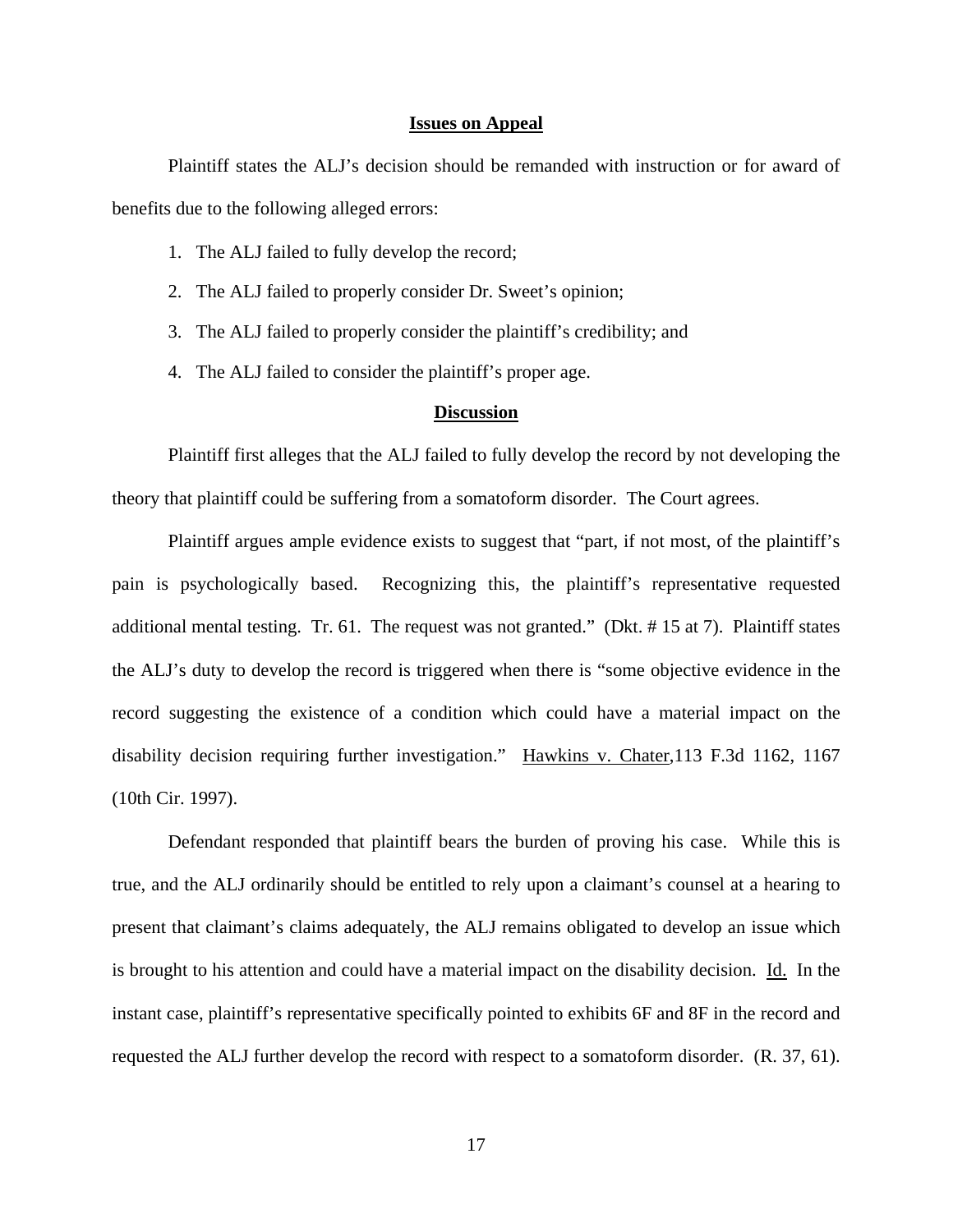The ALJ took this request under advisement, but did not discuss the request further in his decision. (R. 61).

 Nonetheless, the ALJ discussed several pieces of evidence that would lend to the question of a somatoform disorder, including records from OSU College of Osteopathic Clinic, Good Samaritan Health Services, Paul Peterson, M.D., Kalvin White, D.O., Thomas Pickard, D.O., David Min, M.D., John DeWitt, D.O., Jay Johnson, D.O., and Allen Sweet, Ph.D. (R. 17-22). Several of these examining and/or treating physicians could not pinpoint a physical cause for plaintiff's symptoms. Upon remand, the ALJ is instructed to further develop the theory of a somatoform disorder.

 Plaintiff's second allegation of error is that the ALJ failed to properly consider Dr. Sweet's opinion. This argument has merit. Defendant attempts to use a post hoc argument to salvage the ALJ's treatment of Dr. Sweet's report. The ALJ did not reference the same parts of the record utilized by defendant to support his argument. The ALJ simply stated:

 "[t]he undersigned assigns some weight to Dr. Sweet's mental health assessment. Although Dr. Sweet opined that claimant's ability to do work related mental activities were moderately to significantly impaired, his only behavioral health diagnosis was an adjustment disorder with mixed anxiety and depressed mood."

(R. 22). In any event, the ALJ will need to re-evaluate the Consultative Examiner's opinion during the course of his investigation into a somatoform disorder.

 Plaintiff next argues that the ALJ's credibility analysis was faulty. The Court agrees. Speaking to plaintiff's credibility, the ALJ simply stated, "the claimant presented with extreme allegations of pain, but the doctors simply cannot explain the cause based on the objective evidence of record." Id. "Credibility determinations are peculiarly the province of the finder of fact, and we will not upset such determinations when supported by substantial evidence. However, [f]indings as to credibility should be closely and affirmatively linked to substantial